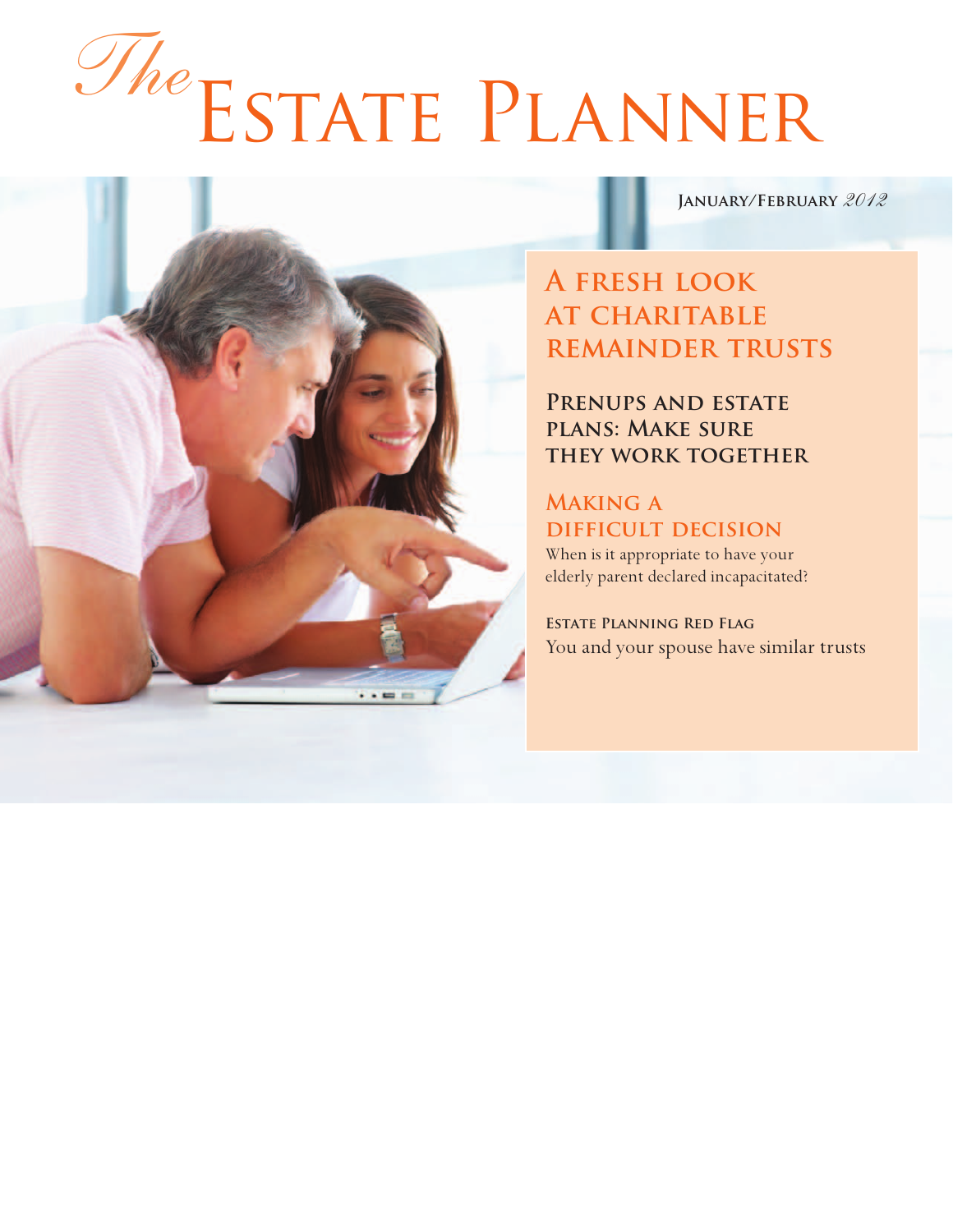# **A fresh look at charitable remainder trusts**

 $\int_{\frac{1}{x}}^{\frac{1}{x}}$ In today's uncertain economic environment, even those with philanthropic intentions may be reluctant to pull the trigger on charitable gifts. What if you make a substantial donation to charity and then run into cash-flow problems down the road? The soft economy, volatile stock market and unsettled tax laws are enough to make anyone a bit leery of giving assets away today. Yet many charities are also facing financial challenges and need support from their donors more than ever.

If you're charitably inclined but concerned about having sufficient income to meet your needs, a charitable remainder trust (CRT) may be the answer.

#### **CRT basics**

A CRT allows you to support a favorite charity while potentially boosting your cash flow, shrinking the size of your taxable estate, reducing or deferring income taxes, and providing investment planning advantages.

How does a CRT work? You contribute stock or other assets to an irrevocable trust that provides you — and, if you desire, your spouse — with an income stream for life or for a term of up to 20 years.



(You can name a noncharitable beneficiary other than yourself or your spouse, but there may be gift tax implications.) At the end of the trust term, the remaining trust assets are distributed to one or more charities you've selected.

*A CRT is particularly effective for selling highly appreciated assets that would otherwise generate substantial immediate capital gains.*

When you fund the trust, you're entitled to claim a charitable income tax deduction equal to the present value of the remainder interest (subject to applicable limits on charitable deductions). Your annual payouts from the trust can be based on a fixed percentage of the trust's initial value — known as a charitable remainder *annuity* trust (CRAT). Or they can be based on a fixed percentage of the trust's value recalculated annually — known as a charitable remainder *unitrust* (CRUT).

> Generally, CRUTs are preferable for two reasons. First, the annual revaluation of the trust assets allows payouts to increase if the trust assets grow, which can allow your income stream to keep up with inflation. Second, donors can make additional contributions to CRUTs, but not to CRATs.

> The fixed percentage — called the unitrust amount — can range from 5% to 50%. A higher rate increases the income stream, but it also reduces the value of the remainder interest and, therefore, the charitable deduction. Also, to pass muster with the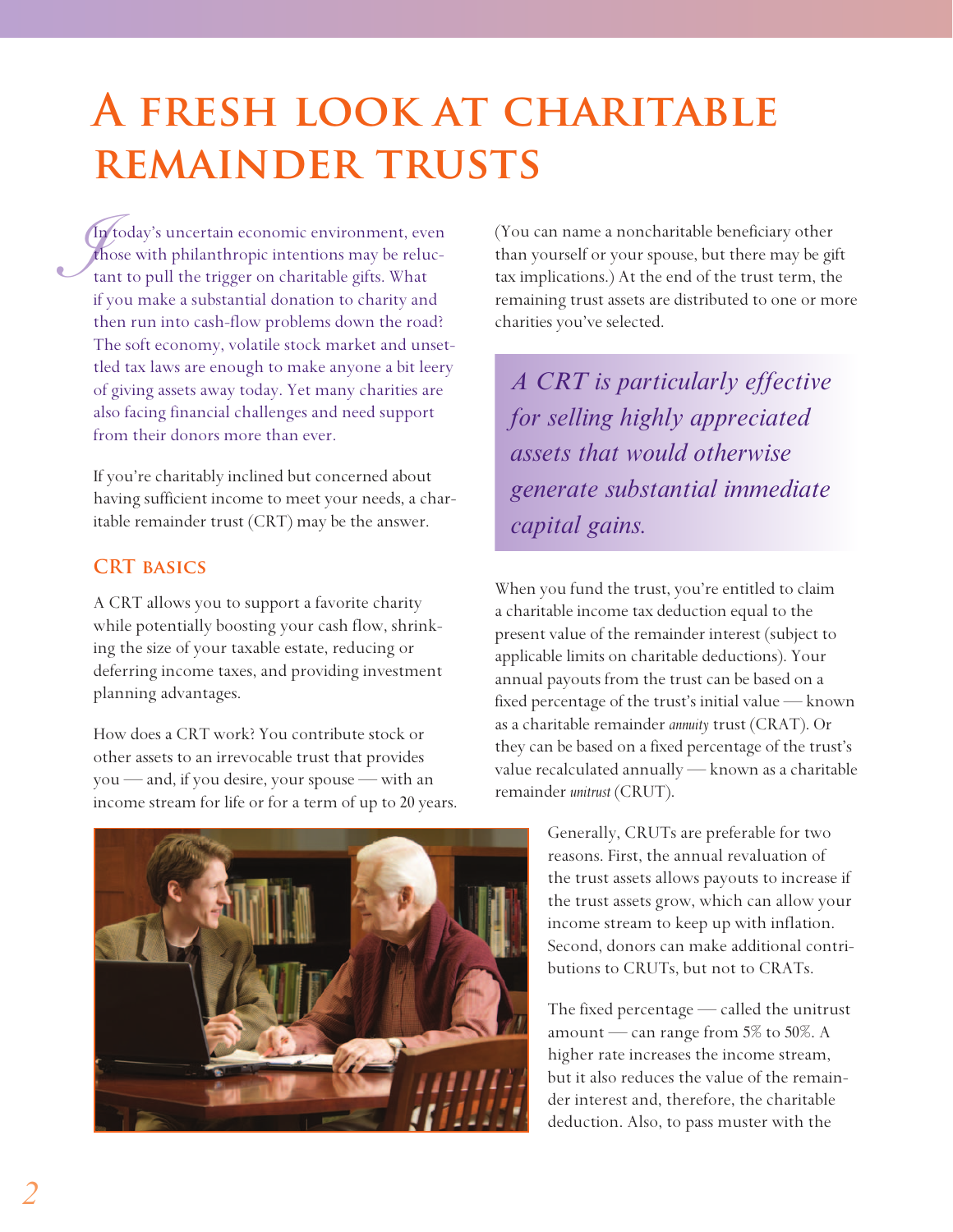IRS, the present value of the remainder interest must be at least 10% of the initial value of the trust assets.

The determination of whether the remainder interest meets the 10% requirement is made at the time the assets are transferred it's an actuarial calculation based on the terms of the trust. If the ultimate distribution to charity is less than 10% of the amount transferred, there is no adverse tax impact related to the contribution.

#### **Investment advantages**

CRTs facilitate tax-efficient investment strategies. To manage investment risk, diversification is critical. Ordinarily, to diversify your portfolio, you liquidate more concentrated holdings and reallocate the proceeds to a broader range of investments. But rebalancing your portfolio often generates taxable income. By contributing assets to a tax-exempt CRT, however, you're essentially free to reallocate the assets to achieve your investment objectives without undue concern about immediate tax consequences.

A CRT is particularly effective for selling highly appreciated assets that would otherwise generate substantial immediate capital gains. Instead of selling those assets outright, you contribute them to a CRT. The trustee then sells them, unburdened by capital gains taxes, and reinvests the proceeds in more diversified assets that provide greater returns.

Annual payouts from a CRT are taxable generally as a combination of ordinary income, capital gains and tax-exempt income (if any), and tax-free return of principal. But because you pay tax only as you receive the annual payouts, you can defer much of the tax on a large capital gain for a potentially significant period of time (depending on the trust's term).

# **Controlling the flow of income**

A charitable remainder trust (CRT) gives you the ability to control the income flow to suit your needs, which can be helpful in retirement planning. By designing a charitable remainder unitrust (CRUT) with a "net income with makeup" feature  $-$  known as a NIMCRUT  $-$  you can reduce or even eliminate payouts early in the trust term and enjoy larger payouts in later years when you're retired or otherwise need an income boost.

Here's how it works. Each year, a NIMCRUT distributes the *lesser* of the unitrust amount (say, 5%) or the trust's net income. The trustee can invest the trust assets in growth investments that produce little or no income, allowing the trust to grow tax-free and deferring distributions to later years. The deferred payouts accumulate in a "makeup account."

When you're ready to begin receiving an income, the trustee shifts the assets into income-producing investments. You can use the funds in the makeup account to increase your distributions beyond the unitrust amount (up to the amount of net income).

One disadvantage of a NIMCRUT is that, even with careful planning and quality investment advice, there's a risk that it will underperform and fail to provide you with income when you need it. A less risky alternative (albeit with less upside potential) is a FLIP-CRUT.

It's a NIMCRUT that converts into an ordinary CRUT on a specified date or at some predetermined event, such as retirement, marriage, divorce, birth of a child or death. This ensures that, when the time comes, a fixed percentage of the trust assets will be distributed regardless of the trust's income.

> CRTs offer a great deal of flexibility — they can even provide retirement planning advantages. (See "Controlling the flow of income" above.)

#### **Handle with care**

CRTs require careful planning and solid investment guidance to ensure that they meet your needs. But properly structured and funded, they can provide substantial benefits. Discuss your options with your advisor before taking action.  $\bullet$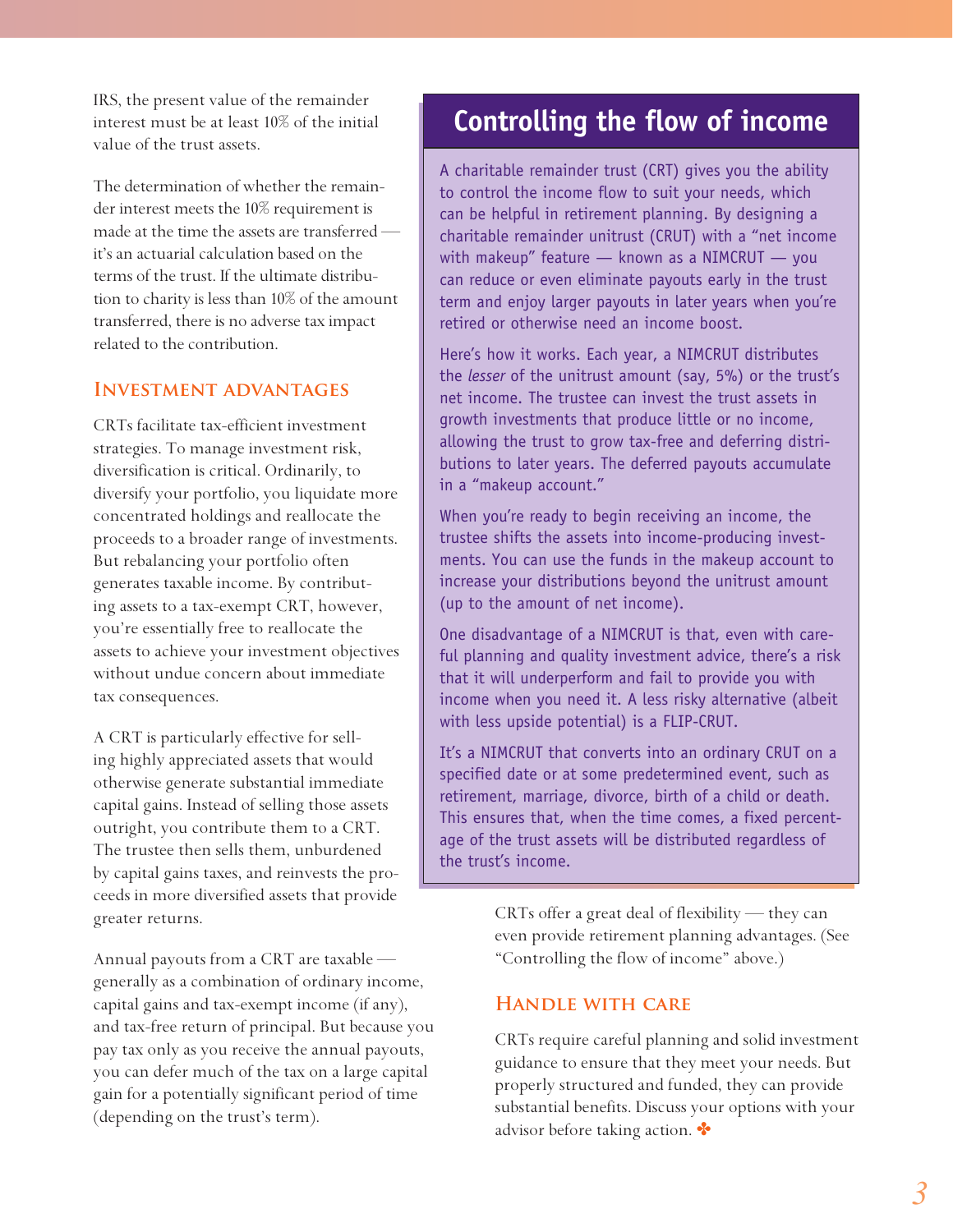# PRENUPS AND ESTATE PLANS: **Make sure they work together**

 $\int_{a}^{f}$ If you're getting married, estate planning is probably the last thing you want to think about. But if you and your future spouse plan to sign a prenuptial agreement (commonly referred to as simply a "prenup"), it's a good idea to design the agreement with your estate plan in mind. A well-planned prenup can provide several estate planning benefits; a poorly planned one can trigger unintended tax consequences or hinder achievement of your estate planning goals.



#### **Estate planning benefits**

Prenups are usually associated with divorce. But they also provide several benefits for successful marriages, including protection from liability for your spouse's separate debts and implementation of estate planning strategies.

*Prenups typically preserve a spouse's right to receive a substantial portion of the other spouse's wealth.*

Most states give a surviving spouse certain rights to a deceased spouse's property. In community property states, for example, a surviving spouse enjoys a 50% interest in all community property. In most other states, surviving spouses can choose to receive an "elective share" amount — usually between onethird and one-half of the deceased spouse's estate.

These rights supersede the terms of a will, but they can be waived in a prenup, which doesn't necessarily mean that you'll be disinheriting your spouse. Prenups typically preserve a spouse's right to receive a substantial portion of the other spouse's wealth. But by waiving marital property rights, they allow you to specify the manner in which your assets will be distributed and ensure that your estate plan will operate as intended.

Suppose, for example, that you own a closely held business that you run with your children from a previous marriage. Assume further that the business makes up 75% of your net worth and you want your children to inherit it. A prenup can prevent your spouse from acquiring an interest in the business either through a divorce or spousal inheritance rights — while preserving his or her right to the other 25% of your estate.

#### **Estate planning traps**

A prenup should work in concert with your estate plan, rather than against it. Here are a few areas where traps may lurk:

**Premarital transfers.** For an agreement to be legally enforceable, each party must provide "adequate consideration" — that is, the parties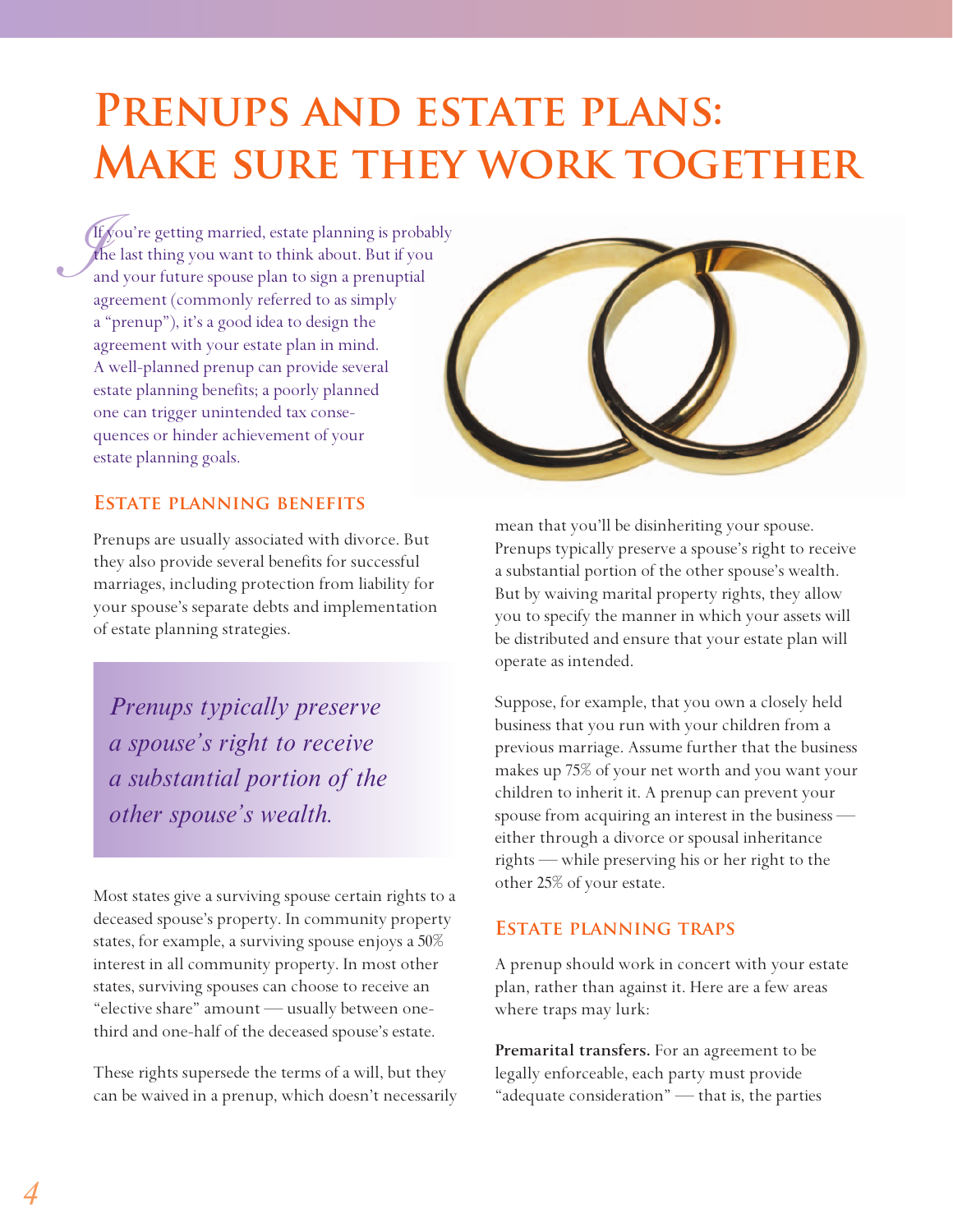must exchange items or promises of comparable value to create a binding contract. Typically, prenups transfer property rights from one spouse to the other in exchange for the release of certain marital rights. If the transfer takes place before marriage, however, it can trigger income and gift taxes.

The best strategy is to make the transfer after the wedding, because transfers between spouses generally are exempt from both income and gift taxes. There are exceptions, however, when a non-U.S. citizen spouse is involved.

**The estate tax exemption.** For couples with larger estates, an important goal of estate planning is to maximize the use of each spouse's estate tax exemption (\$5.12 million for 2012 but, as of this writing, scheduled to drop to \$1 million for 2013 and beyond). Often, this is accomplished by placing assets up to the exemption amount in a credit shelter trust, with the excess distributed to the surviving spouse (either outright or in a marital trust).

If a prenup distributes too much to the surviving spouse, it can leave the credit shelter trust underfunded, triggering unnecessary estate taxes in the surviving spouse's estate. A prenup should have the flexibility to accommodate this estate planning strategy and adapt to future changes in the exemption amount.

**The disposition of the family home.** Prenups often provide for the sale or other disposition of the family home, or give the surviving spouse the right to continue living there. The prenup should be drafted so that it doesn't impede your ability to execute homerelated estate planning strategies, such as transferring the home to a qualified personal residence trust.

#### **Plan ahead**

Prenups offer several significant financial and estate planning benefits. To maximize these benefits and avoid tax traps, work with your advisor to ensure that your prenup operates in harmony with your estate plan.  $\bullet$ 

## **Making a difficult decision When is it appropriate to have your elderly parent declared incapacitated?**

*After the death of her husband, Ellen was leading*<br> *Abusy life and staying on top of her financial matters.* But then Ellen's daughter, Jackie, noticed that a busy life and staying on top of her financial matters. But then Ellen's daughter, Jackie, noticed that her mother was becoming forgetful and had missed paying a few bills. As Ellen's mental state continued to deteriorate, she became unable to manage her day-to-day activities.

Jackie now faced the difficult decision of whether to try to have her mother declared incapacitated by a judge, who could appoint a guardian or conservator to oversee Ellen's affairs. She had some important questions, which she posed to her estate planning advisor.

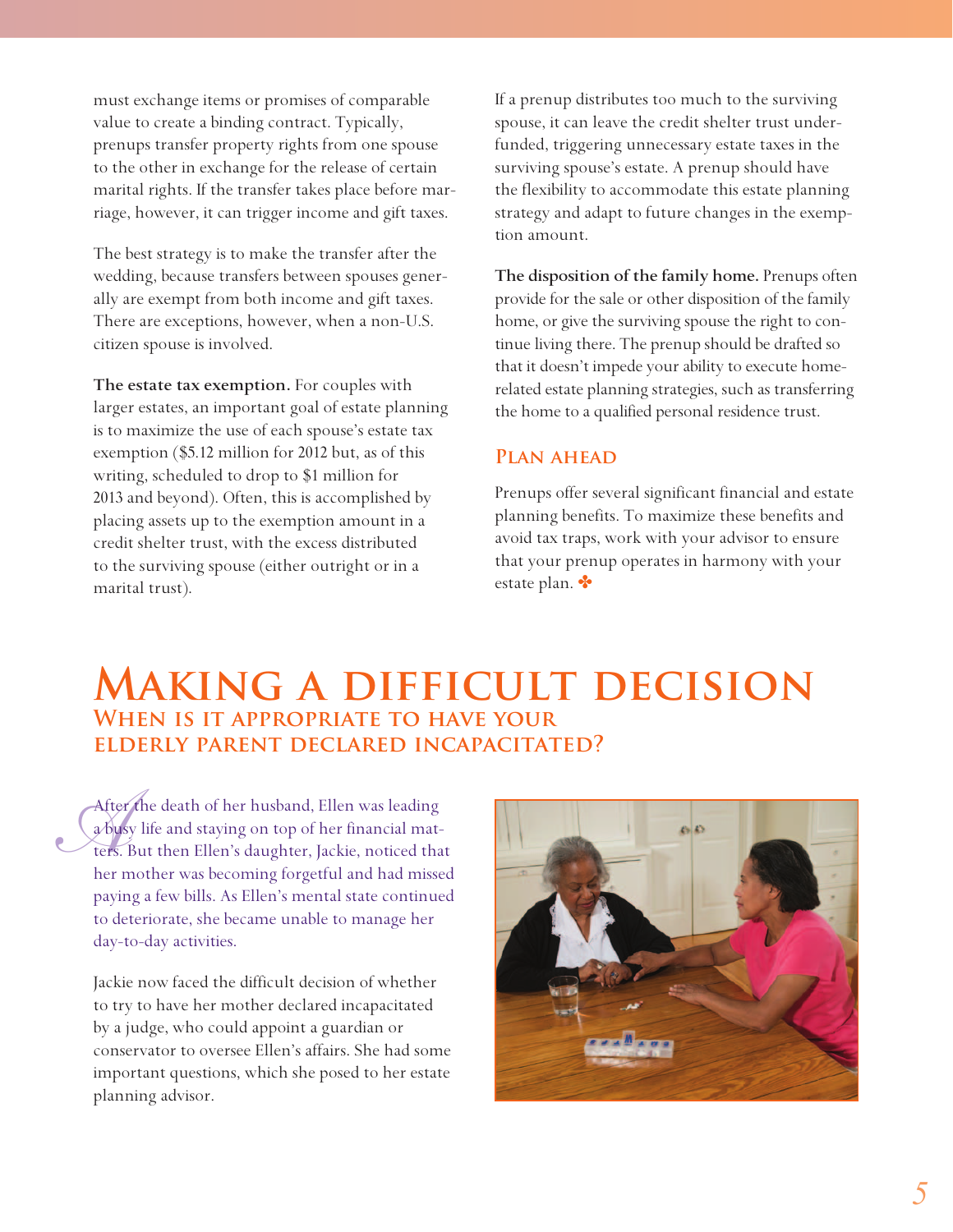#### **What's the difference between capacity and incapacity?**

The legal definition of "capacity" varies from state to state, but generally it's the mental ability to adequately function. A person is presumed competent unless an adjudication process determines otherwise. That is, a judge must declare a person incompetent. Factors leading to such a decision will depend on the circumstances.

*The legal definition of "capacity" varies from state to state, but generally it's the mental ability to adequately function.*

One barometer of whether someone is able to adequately function is the person's ability to understand basic financial matters. Another is whether a person is able to attend to his or her own health needs.

#### **What's the role of a guardian/conservator?**

If you make the decision to have an incapacity determination and the judge agrees that your

can designate whom he or she wants to act as his or her guardian/conservator.

The guardianship/conservatorship will specify if the guardian/conservator has been appointed for the management of all aspects of your parent's life or a specific aspect of it, such as for solely financial matters. Whatever the decision, the guardian/conservator will owe a duty of care to your parent and will be held accountable by the court for showing that his or her actions are appropriate.

#### **Are there other options?**

Sometimes an elderly parent knows he or she needs assistance and asks for it. This is ideal because it avoids the expense and emotional toll of a guardianship/conservatorship proceeding and your parent will receive the help needed.

For example, perhaps you or a sibling can take care of bill paying. Or, you can retain a professional to handle it — the expense may be worth the increased sense of control your parent may feel from hiring someone rather than depending on a family member.

Another option may be a durable power of attorney for property or a living trust. If your parent executes one of these documents, generally the agent or

parent is no longer competent, the court will appoint a guardian/ conservator. He or she will be responsible for managing your parent's affairs.

More often than not, an incapacitated person's child is appointed guardian/ conservator, but the guardian/conservator doesn't have to be a family member. In some states a person